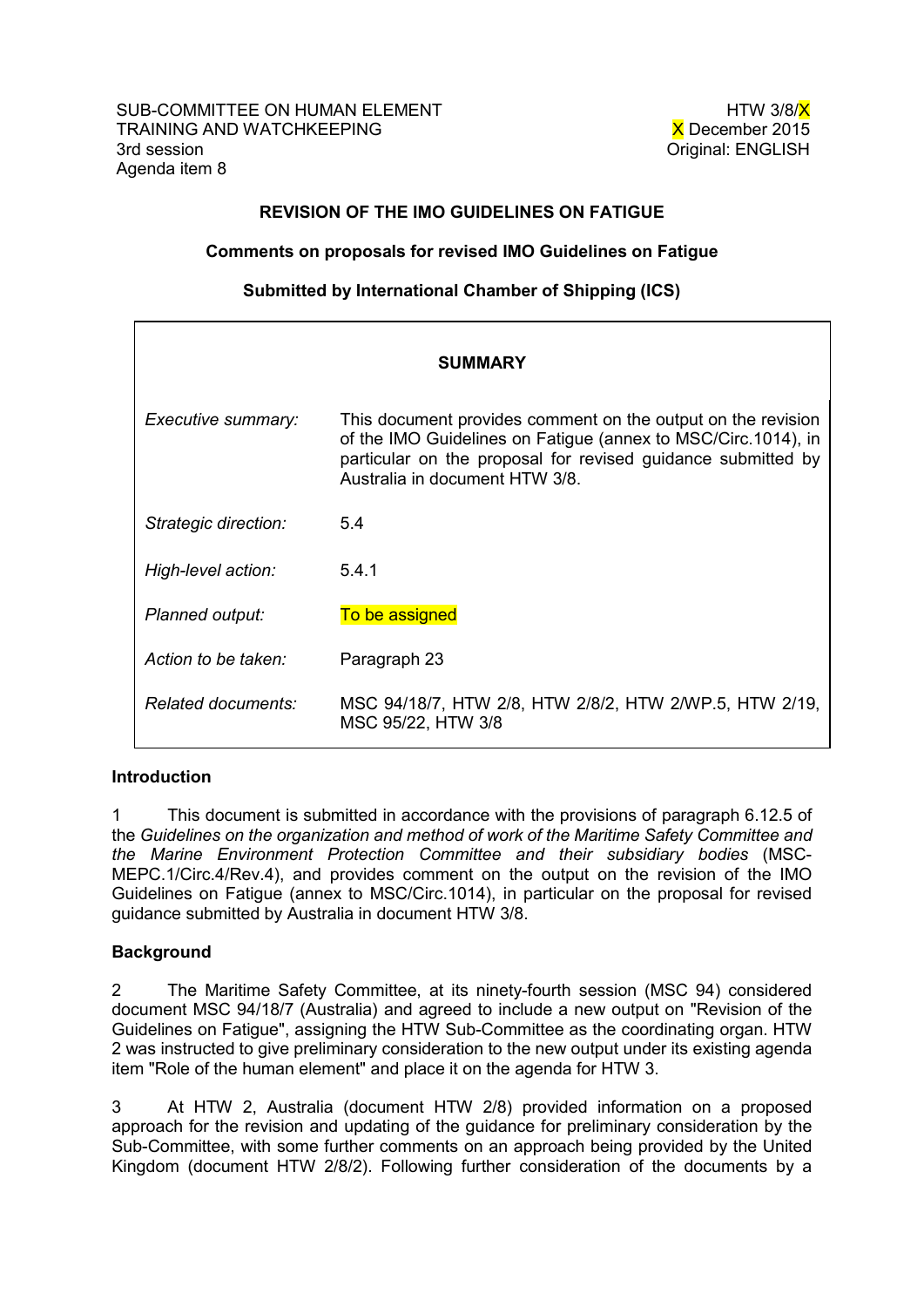working group (document HTW 2/WP.5), the Sub-Committee noted the comments of the relevant working group (document HTW 2/19) and, in particular, that the:

- .1 Delegation of Australia had offered to submit a proposal to HTW 3, in collaboration with interested Member Governments and international organizations; and
- .2 Revision of the guidelines should be completed within the next two sessions of the Sub-Committee (i.e. HTW 3 and HTW 4).

4 At MSC 95, the Committee confirmed that the revision of the guidance should focus on consideration of the full range of factors contributing to fatigue and develop relevant guidance and practical tools (document MSC 95/22).

5 In accordance with the offer at HTW 2, Australia has submitted proposed revised guidance for the consideration of the Sub-Committee in the annex to document HTW 3/8.

#### **Discussion**

6 ICS expresses its sincere appreciation for the time and effort afforded to the preparation of the annex to document HTW 3/8 by the delegation of Australia, as well as to all those Member States and observer organizations that provided comments and assistance.

7 ICS would also like to note its appreciation of the willingness and enthusiasm of Australia to consult all interested parties through an informal correspondence group aimed at ensuring that their work took into account a wide range of views and expertise.

8 ICS registered its interest and participated in the informal correspondence group coordinated by Australia. This enabled ICS to provide a number of general and specific comments for consideration by Australia during their preparation of proposed revised guidance. Some of the comments and suggestions provided by ICS were included in the annex to document HTW 3/8.

9 The purpose of this document is to draw the attention of the Sub-Committee to the views of ICS by providing general comments on the proposed revised guidance and a set of suggested principles that may assist with the "Revision of the IMO Guidelines on Fatigue".

#### **Principles**

10 ICS considers that the following principles should be taken into account during the revision of the IMO Guidelines on Fatigue, as annexed to MSC/Circ.1014. These general principles relate to the scope, style, structure and content of the guidance.

11 Regarding the scope of the revised guidance, it should:

- .1 Ensure a holistic approach to seafarer fatigue by providing guidance for all stakeholders in terms of their roles and responsibilities in the mitigation of fatique:
- .2 Recognize that there are many factors that may contribute to seafarer fatigue;
- .3 Recognize that there are many possible manners in which to mitigate fatigue at sea; and
- .4 Avoid suggesting there is a hierarchy to factors that may contribute to fatigue.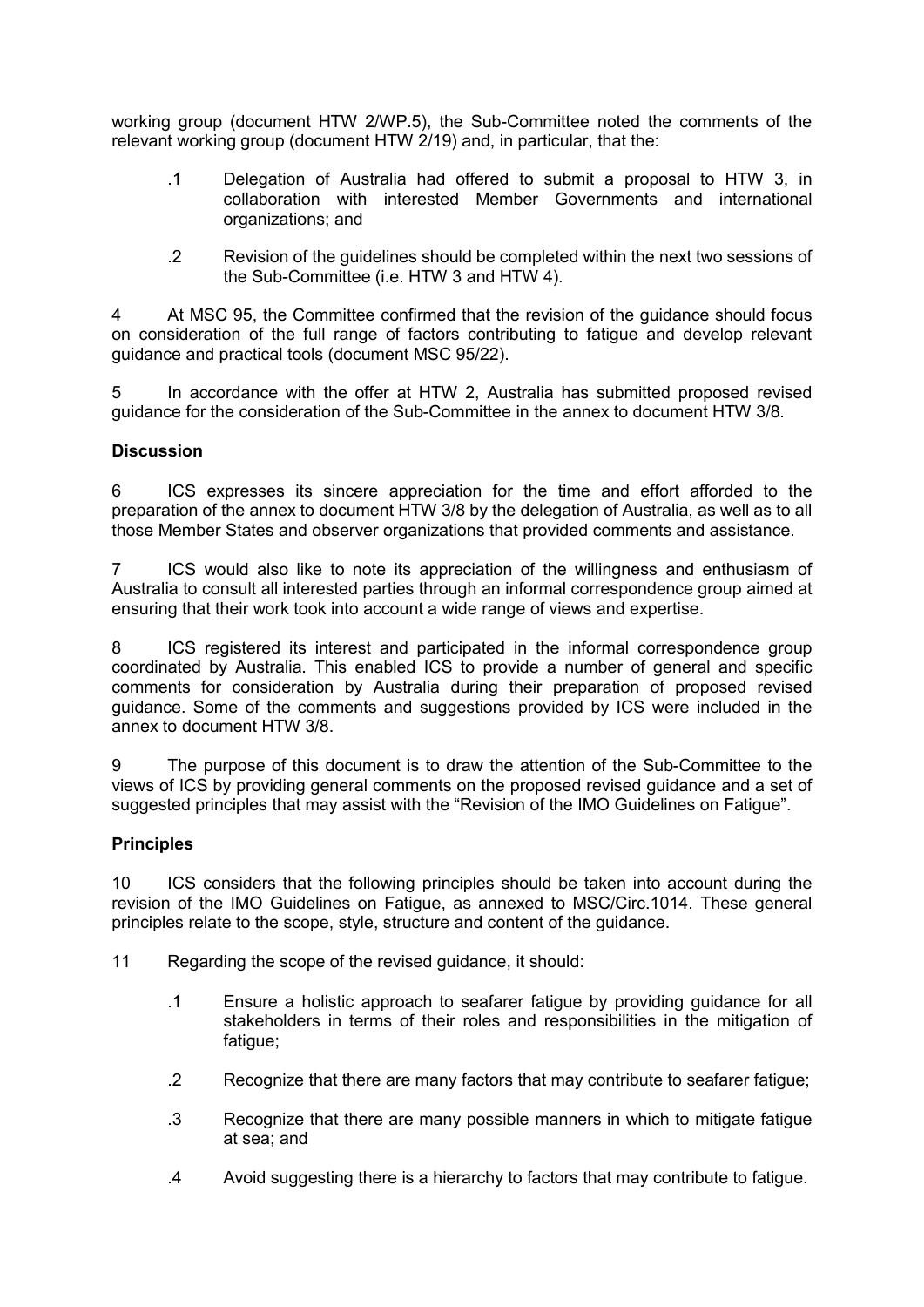- 12 Regarding the presentation style of the revised guidance, it should:
	- .1 Be written and presented in a concise and precise manner to avoid an unnecessarily lengthy document; and
	- .2 Be written and presented in a manner that can be easily read and understood by all intended end-users.
- 13 Regarding the structure of the revised guidance, it should:
	- .1 Contain a modular structure to facilitate its wide use and dissemination as appropriate;
	- .2 Clearly identify its scope and purpose, and suggest the manner in which it might be disseminated and used;
	- .3 Contain a module that addresses fatigue in general that can be read and understood by all relevant stakeholders; and
	- .4 Avoid the duplication of content between modules.
- 14 Regarding the content of the revised guidance, it should:
	- .1 Recognize the diversity of companies, ships, trades and operations, by ensuring that the guidance is applicable and useful for all intended end-users;
	- .2 Avoid promoting a single approach to the mitigation of fatigue to account for the many possible approaches and diversity of operations;
	- .3 Avoid providing interpretations of relevant international standards (e.g. STCW, MLC) or recommendations of deviations from such standards;
	- .4 Avoid the duplication or reproduction of text from international standards or other documents that are easily accessible elsewhere; and
	- .5 Contain only essential background and academic material, with the focus instead being on practical guidance on the mitigation of fatigue by the relevant stakeholders.

#### **Comments**

15 Taking into account the above listed principles, ICS has the following specific comments on the proposed revised guidance contained in the annex to document HTW 3/8.

16 *Scope* – ICS supports the inclusion of a module that provides guidance on the roles of Administrations and other external parties. The mitigation of seafarer fatigue is a shared responsibility of all stakeholders, therefore it is important that guidance is also provided for regulators, authorities and other external parties. The roles and responsibilities of these parties are insufficiently covered in the existing guidance to complement the approaches and efforts of being taken by other stakeholders. The review of MSC/Circ.1014 comes at a time of increasing concern in the industry about the ever increasing administration burdens on seafarers and companies. ICS considers that a high density of regulation and increasing inspection and reporting requirements are significant contributors to seafarer fatigue.